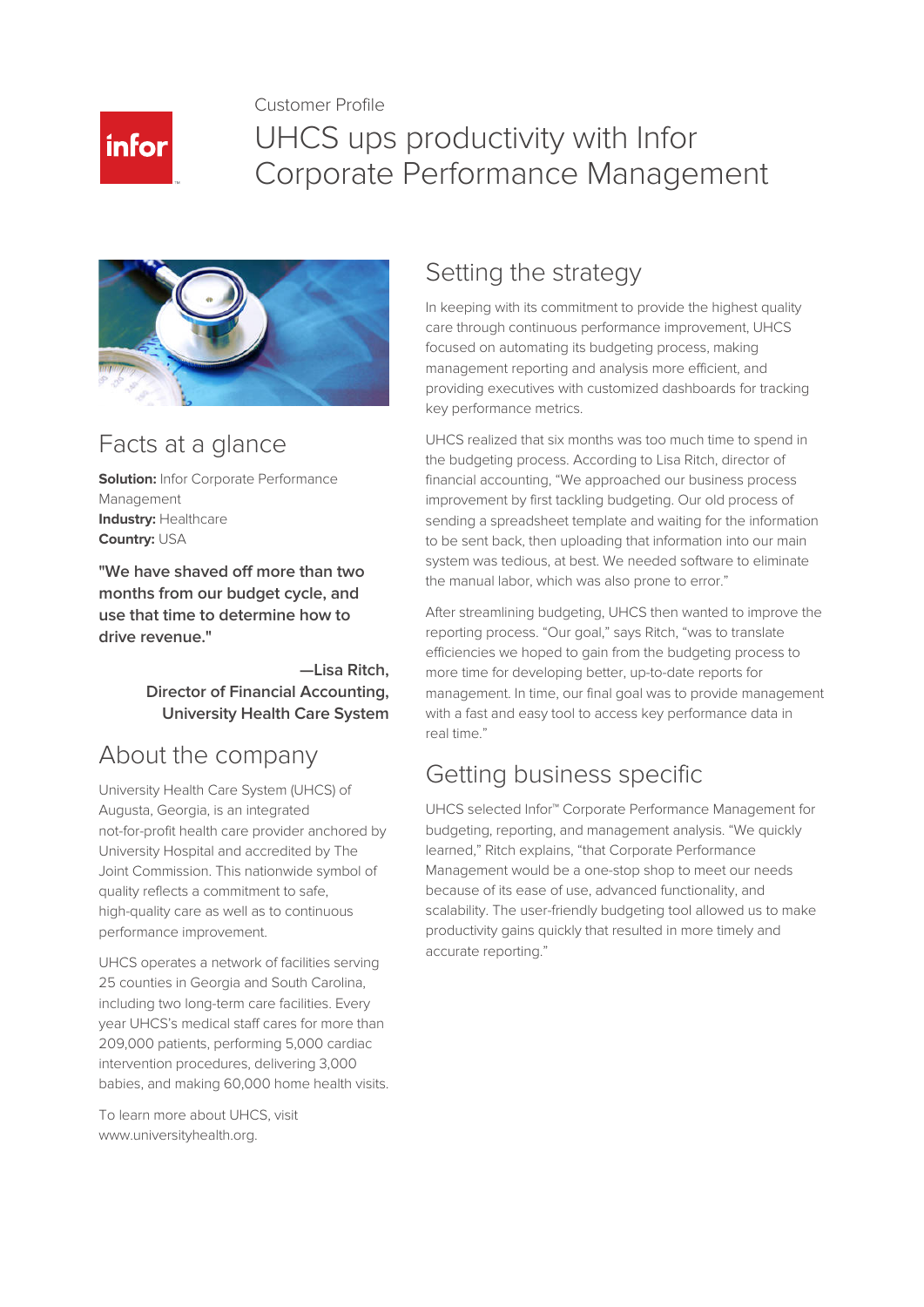Other benefits also influenced UHCS in choosing Corporate Performance Management, including the ability of users to access data online and the capability to drill down to detailed data levels. "Immediate access to data was a prime reason for choosing Corporate Performance Management," Ritch explains, "and our ability to create a detailed budget, even down to a full-time employee level, enabled budget reporting at our fingertips. We also discovered that the ability to attach annotations from spreadsheets into the budget proved critical to our understanding of the budget preparer's intentions as we began reviewing monthly financials and variances."

UHCS also quickly realized its final goal of creating an executive dashboard. "We started by giving management a way to obtain daily readings on prime areas such as our service and inpatient units, and we developed categories for them to view, including daily revenue, so they could drill down and compare with their budget," says Ritch.

Soon thereafter UHCS added important statistics, such as emergency room registrations, which account for a high percentage of admissions, as well as patient revenue, worked hours per stat, and revenue per stat. "Our success at streamlining operations and gaining better control in such a short time has been phenomenal," adds Ritch.

#### Seeing results

UHCS had an immediate need to administer an efficient budgeting solution. It achieved successful implementation within six months, and the reporting solution quickly followed. "At the same time we were looking at how to change budgeting, we discovered that Infor Corporate Performance Management could also meet our reporting needs better than any other product," notes Ritch. "After evaluating other products, we were confident that Infor could integrate data to meet our needs."

After three years of using Corporate Performance Management, UHCS continues to see more advantages and find new ways to use the software to improve business performance management. Reports Ritch, "We have shaved off more than two months from our budget cycle, and we now use that time to determine how to drive revenue. The added insight is tremendous." According to Ritch, her staff now depends far less on IT to produce monthly reports.

The extensive amount of time UHCS saved on budgeting and reporting has allowed the financial accounting staff to assume more responsibilities during a recent acquisition period. "We now provide accounting services for additional entities and various peripheral financial operations that would've been impossible before Corporate Performance Management," Ritch says. "We've taken on as much as 50% more duties without increasing staff."

Another Corporate Performance Management feature that UHCS found advantageous was its seamless interconnection with other Infor software. "We can feed our transaction data from Infor SmartStream Accounts Payable, which we use for electronic invoicing capabilities, directly into Corporate Performance Management without manipulation—another savings in time and effort," Ritch reports.

Using executive dashboards, management can now track performance metrics daily, rather than waiting 15 days after month end to see outdated information, according to Ritch. "With Corporate Performance Management, we consistently close our financial statements a whole week sooner, and the CFO receives them at least two weeks before—as opposed to two days before—the board meeting. That easily translates to better operational control."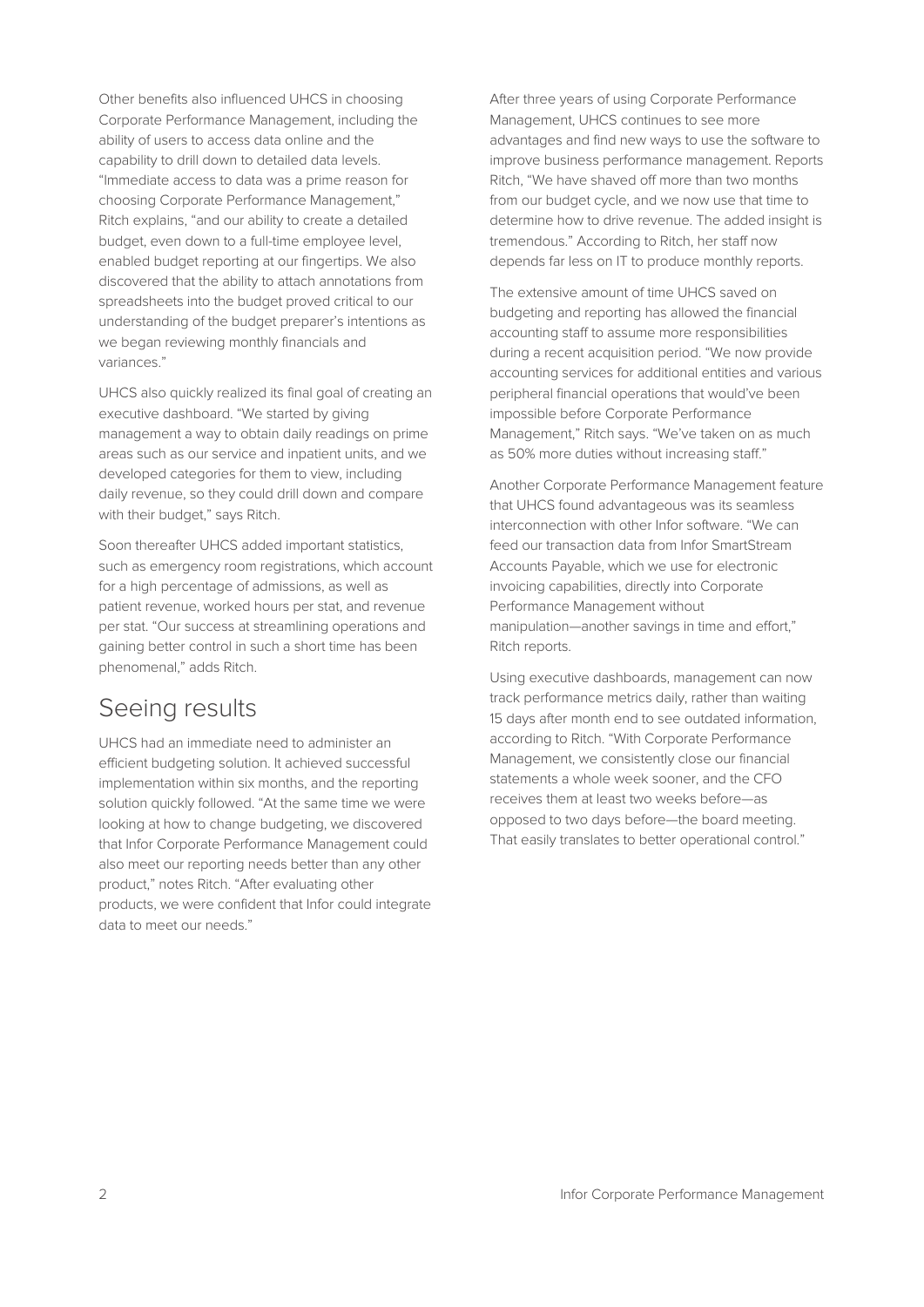## Doing business better

As UHCS continues to search for additional ways to improve performance, some target areas include analyzing the cath lab, surgical services, and other procedural areas. "We know we can continue to populate the system with more data that will be a good resource for anyone to obtain the financial information they need," notes Ritch. "Infor Corporate Performance Management has allowed us to gain such meaningful productivity savings, even with our complex and varied tasks, that we are confident Infor will help us achieve our future goals."